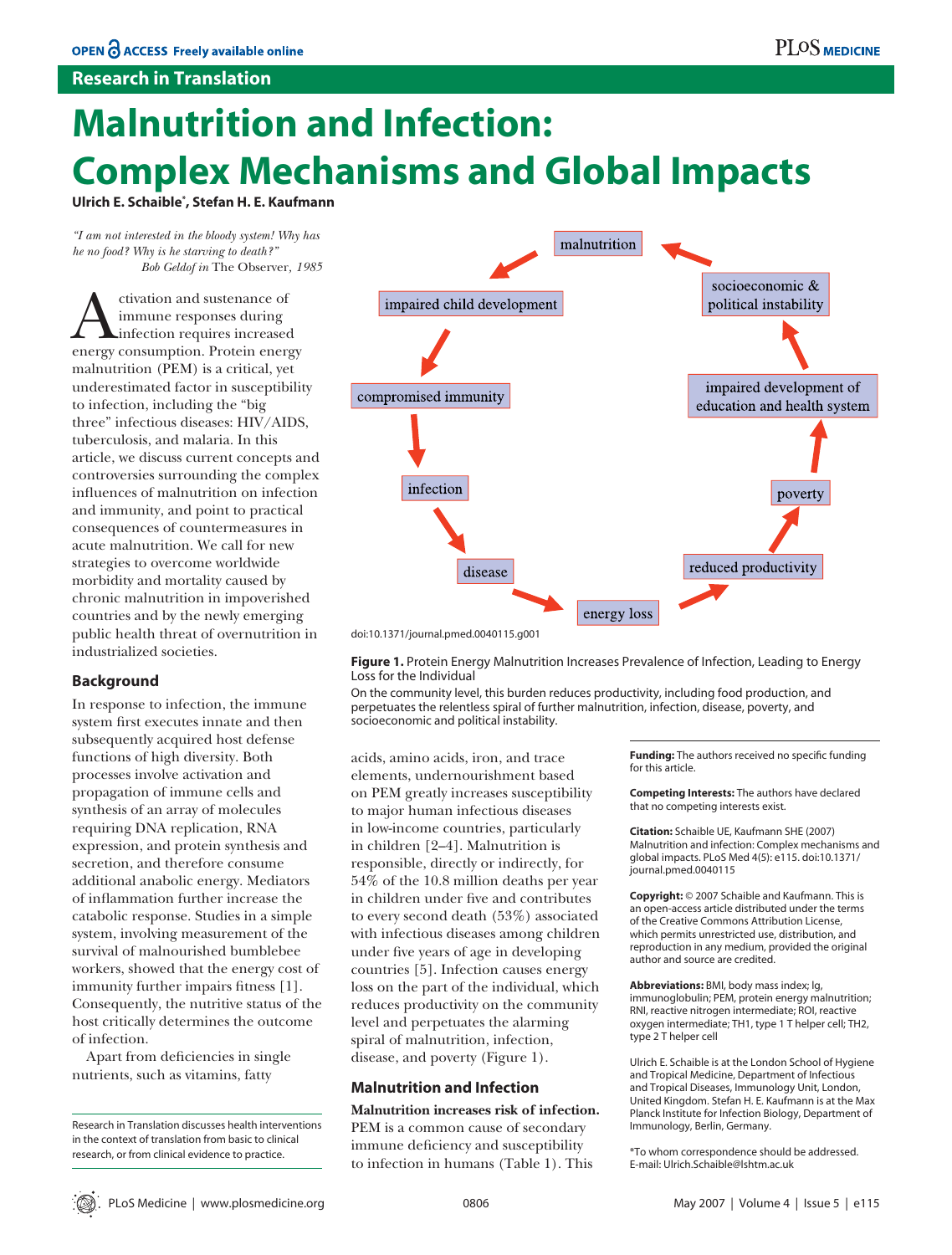| Table 1. Conditions of Under- and Overnutrition and Their Influence on Host Defense Functions |                                                                                                                                                                                                                     |                                                                                                                                                                                            |
|-----------------------------------------------------------------------------------------------|---------------------------------------------------------------------------------------------------------------------------------------------------------------------------------------------------------------------|--------------------------------------------------------------------------------------------------------------------------------------------------------------------------------------------|
| <b>Deficiency</b>                                                                             | <b>Response Mechanisms Affected/Promoted</b>                                                                                                                                                                        | <b>Infections</b>                                                                                                                                                                          |
| <b>Acute PEM</b>                                                                              | Phagocytosis, RNIs, ROIs, antigen presentation, leukocyte extravasation,<br>inflammation, T cell activation, T cell memory, antibody titres (IgG, IgA),<br>cytokine secretion, leptin levels, macrophage activation | Opportunistic, respiratory, and intestinal infections, helminths,<br>tuberculosis, measles, influenza, P. carinii                                                                          |
| Chronic PEM                                                                                   | Thymic development, T cell differentiation, T cell expansion, T cell<br>memory, IgA, IgG, complement and leptin levels decreased, macrophage<br>activation                                                          | Respiratory and intestinal infections, helminths, BCG, malaria, AIDS,<br>measles, influenza, skin infections, noma                                                                         |
|                                                                                               | Vaccine efficacy                                                                                                                                                                                                    | BCG, encapsulated bacteria, measles                                                                                                                                                        |
| Overnutrition                                                                                 | Permanent preactivation of leukocytes, IFN-Y/TNF-a increased,<br>suppressed NK and T cell activation, reduced phagocytosis, increased<br>leptin concentrations often paired with leptin resistance                  | Opportunistic and fungal infections                                                                                                                                                        |
| <b>Diabetes</b>                                                                               | Neutrophil, macrophage functions (i.e., phagocytosis, chemotaxis,<br>extravasation), ROIs due to NADPH consumption by polyol pathway                                                                                | Tuberculosis, diseases due to opportunistic, multibacterial, and fungal<br>infections, osteomyelitis, diabetic foot (P. aeruginosa, Staphylococcus<br>aureus, S. pneumoniae, Enterococcus) |

doi:10.1371/journal/pmed.0040115.t001

causal relationship is further supported by animal studies.

Severe PEM in children is clinically defined as less than 70% weight-toheight and/or the appearance of pitting edema on both feet, described as either marasmus, a chronic wasting condition, or kwashiorkor, characterized by edema and anemia. Children with kwashiorkor often suffer from marked skin infections. Severe malnutrition during childhood affects thymic development, which compromises immunity in children by a long-term reduction of peripheral lymphocyte counts [6]. This immunodeficiency represents a key factor in susceptibility to infections and has therefore been termed nutritionally acquired immunodeficiency syndrome [7]. In severely malnourished patients, both acquired immunity—i.e., lymphocyte functions—as well as innate host defense mechanisms—i.e., macrophages and granulocytes—are affected. Diminished immune functions render undernourished patients more susceptible to infections, notably those by opportunistic pathogens commonly prevalent in patients with HIV/ AIDS [2–4,8,9]. The opportunistic fungus *Pneumocystis carinii,* frequently diagnosed in patients with AIDS, was repeatedly identified in malnourished children after the Second World War [9]. Noma is an opportunistic infection in children between one and four years with PEM, which occurs worldwide, but is most common in sub-Saharan Africa. The infection evolves from gingival inflammation to orofacial gangrene and is commonly preceded by other infections such as measles, malaria, severe diarrhea, and necrotising ulcerative gingivitis. Noma coincides

with the period of linear growth retardation in malnourished children [10].

In addition to promoting acute and chronic infections, PEM impairs the linear growth of children, leading to a further reduction in food intake, nutrient absorption, direct or catabolic nutrient losses, and increased metabolic requirements. It has been suggested that acute phase response and proinflammatory cytokines directly affect the bone remodelling required for longitudinal growth [11].

Correlation of malnutrition and growth retardation allows assessment of the individual nutritional state, which is usually measured as midupper arm circumference or body mass index (BMI). BMIs are given either as weight-for-height to indicate acute PEM (wasting), or as weightfor-age (underweight) or heightfor-age (stunting), correlations for chronic PEM. A study in Kenya found a significant association between HIV infection and lower mid-upper arm circumferences and serum albumin concentration, another measure of malnutrition, but found no such association with BMI [12]. Independent of HIV, socioeconomic factors and severity of tuberculosis are important correlates of acute PEM or wasting [12].

**Industrian infection**<br> **Malnutrition** on **immune** suppress malnutrition on immune suppression and infection is complicated by the profound effects of a number of infections on nutrition itself. Examples of how infections can contribute to malnutrition are: (1) gastrointestinal infection can lead to diarrhea; (2) HIV/AIDS, tuberculosis, and other chronic infections can cause cachexia

and anemia; and (3) intestinal parasites can cause anemia and nutrient deprivation [13].

Stimulation of an immune response by infection increases the demand for metabolically derived anabolic energy and associated substrates, leading to a synergistic vicious cycle of adverse nutritional status and increased susceptibility to infection. Under inflammatory conditions such as sepsis, mediators increase the catabolic disease state characterised by enhanced arginine use. Furthermore, arginase is induced during infection and uses up arginine as substrate. It has been suggested that depletion of this amino acid impairs T cell responses [14], and exceeding the body's arginine production leads to a negative nitrogen balance [15].

A study in Nigeria found that the severe metabolic demands made during acute measles infection further deteriorated the condition of malnourished children, leading to further weight loss, wasting, and reduced serum levels of essential amino acids [16]. Increased energy consumption due to immune responses may also affect the efficacy of live attenuated vaccines in populations ridden with PEM.

Arginine treatment has been shown to improve nitrogen balance and lymphocyte function and stimulate arginine transport in the liver. These benefits have made arginine an essential constituent of immunonutritive formulas currently in use for critically ill patients.

PEM is an important health determinant for critically ill patients and increases susceptibility to infections in malnourished elderly patients and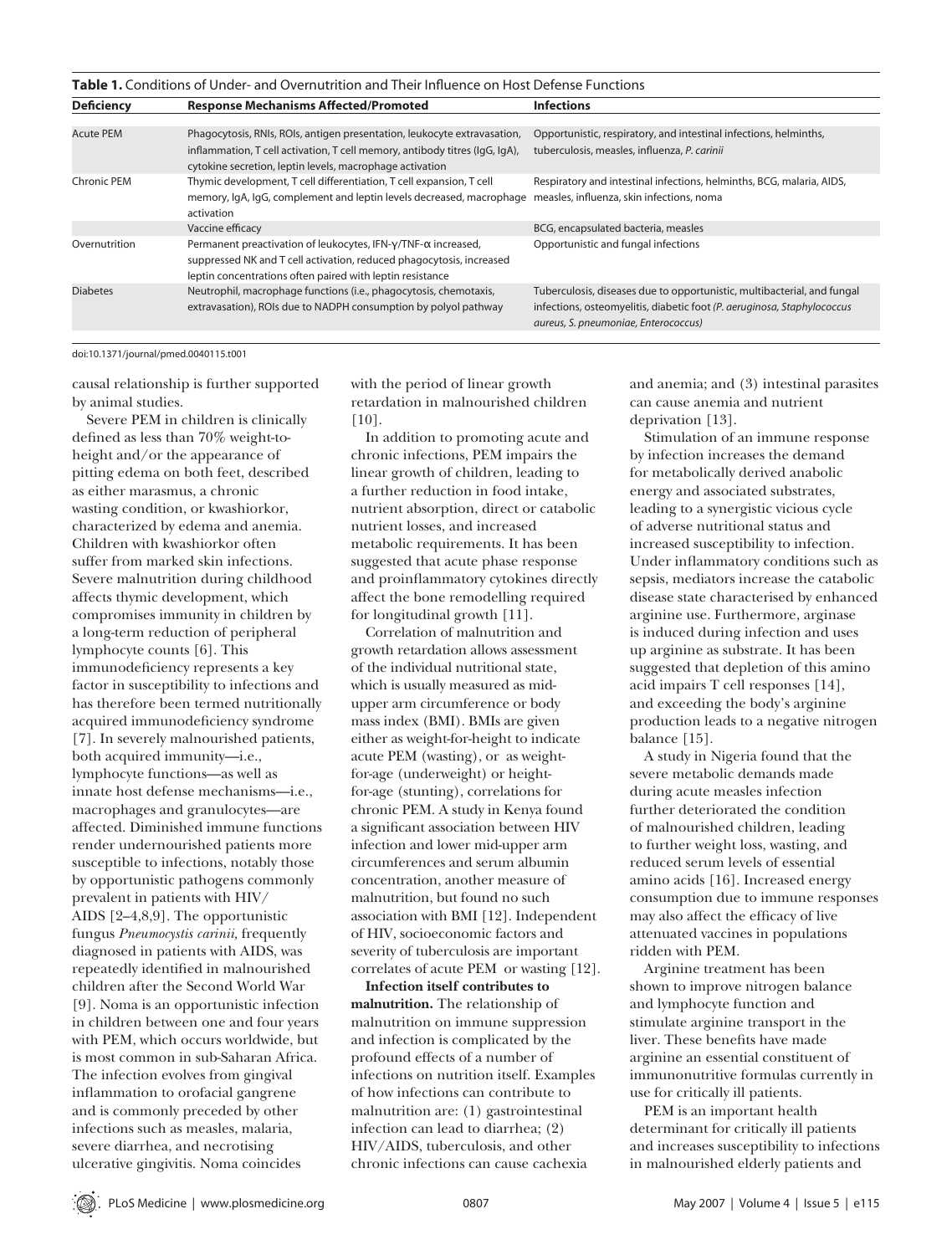patients with anorexia. A large and strictly controlled inpatient study in France pinpoints malnutrition as an independent risk factor for nosocomial infections, which account for 6%–10% of all in-hospital deaths worldwide [17]. Accordingly, nutritive management has to become an elementary part of intensive health care. In summary, nutritional quality and composition are pivotal for anti-infectious immunity.

#### **Malnutrition Affects Immunity**

Severe protein malnutrition in newborns and small children causes atrophy of the thymus with reduced cell numbers and subsequently illdeveloped peripheral lymphoid organs, i.e., lymph nodes and spleen [6]. This causal chain leads to longlasting immune defects characterized by leucopenia, decreased CD4 to CD8 ratio and increased numbers of CD4/CD8 double-negative T cells, and, therefore, the appearance of immature T cells in the periphery. Malnourished children suffer in greater proportion from respiratory infections, infectious diarrhea, measles, and malaria, characterized by a protracted course and exacerbated disease. These malnourished children present with diminished functional T cell counts, increased undifferentiated lymphocyte numbers, and depressed serum complement activity (Table 1).

Reduced antibody responses to polysaccharide antigens of encapsulated bacteria such as *Streptococcus pneumoniae* and *Haemophilus infl uenzae* exacerbate susceptibility to these pathogens [2,4,18]. Moreover, immune defense at the epithelial barrier of the undernourished host is compromised due to altered architecture of the gut

mucosa, such as flattened hypotrophic microvilli, reduced lymphocyte counts in Peyer's patches, and reduced immunoglobulin A (IgA) secretion [7]. Availability of complement components is restricted by malnutrition, thereby affecting the capacity of professional phagocytes to engulf and eliminate pathogens. In mice with experimental PEM, phagocytosis and production of reactive oxygen intermediates (ROIs) and reactive nitrogen intermediates (RNIs) by macrophages is diminished, as is antigen presentation to T cells by dendritic cells [19]. Temporary PEM in mice challenged by experimental peritonitis resulted in impaired immune cell migration and extravasation, as indicated by reduced numbers of CD11b/CD18-positive cells at the site of infection, probably involving lower concentrations of the chemokine MIP-2.

Peripheral T lymphocytes from infected children with PEM had lower expression of the activation marker CD69, and predominantly showed an intermediate (CD45RAlow/CD45ROlow) rather than a memory phenotype (CD45ROhigh) when compared to healthy donors [20,21]. These T cells were biased towards type 2 T helper cell (Th2) responses, represented by decreased IFN-γ/IL-2 (type 1 T helper cell [Th1]) and increased IL-4/IL-10 (Th2) production [22]. Experimentally undernourished weanling mice had predominantly T cells of the naïve quiescent phenotype (CD45RA+ / CD62L+ ) [23,24]. In these mice, IFN-γ responses were depressed and IL-10 and the Th2-associated antibody, IgE, were increased, while IL-4 production remained normal [25].

These findings, however, should not be taken to suggest that PEM

### **Five Key Papers on the Link Between Malnutrition, Immunity, and Infection**

**Ing et al., 2000 [28]** Employing an animal model for helminth infection, this study shows that malnutrition interferes with protective immunity.

**Cegielski et al., 2004 [9]** This paper summarizes, for the first time, clear evidence of the link between malnutrition and tuberculosis.

**Zarkesh-Esfahani et al., 2004 [60]** The authors show the link between leptin-induced TNF- and neutrophil activation.

**Turnbaugh et al., 2006 [66]** This paper puts a new component on to the map of research on overnutrition: the gut flora's influence on energy uptake.

**Tectonidis, 2006 [76]** This paper points out a quick and practical approach to remediate acute malnutrition.

generally biases towards Th2 responses. Rather, PEM appears to alter immune responses, thus hampering protective immunity of any type. Protective T cell responses against helminth infections are predominantly of the Th2 type comprising IL-4 production, expansion of eosinophils, and IgE secretion. However, malnourished children are deficient for protective IgE antibodies against *Ascaris lumbricoides* [26,27]. By suppressing such responses in mice, PEM increases susceptibility to infection with the intestinal parasite, *Heligmosomoides polygyrus* [28]. Malnourished children suffering from helminth infections have high concentrations of total IgE. Yet these antibodies are neither worm-specific nor protective, and their memory T cells do not recognize helminth antigens [27,28].

### **Malnutrition and Tuberculosis: Yesterday and Today**

Malnutrition is generally appreciated as a major risk factor in the onset of active tuberculosis [9]. This notion is largely based on historical reports but also on more recent experimental animal studies.

One of the major disease burdens globally, tuberculosis is a welldocumented example of the way in which malnutrition leads to worse disease outcomes. During the First World War, Denmark was affected by a tuberculosis epidemic similar to that prevailing in countries at war. The Danish tuberculosis epidemic could be explained by widespread malnourishment, since the export of meat, fish, poultry, and dairy products meant that food was scarce inside the country. This tuberculosis epidemic plummeted once the German blockade of Denmark was established and food became available to the Danish population again, but the epidemic continued in other countries [9].

A comparative radiographic survey of prisoners of war held in German camps during the Second World War under similar living conditions found a tuberculosis prevalence of 1.2% versus up to 19.0% among the British and Russians, respectively, with more severe outcomes in the latter. This difference in prevalence and severity is probably a direct consequence of the fact that only the British prisoners received—in addition to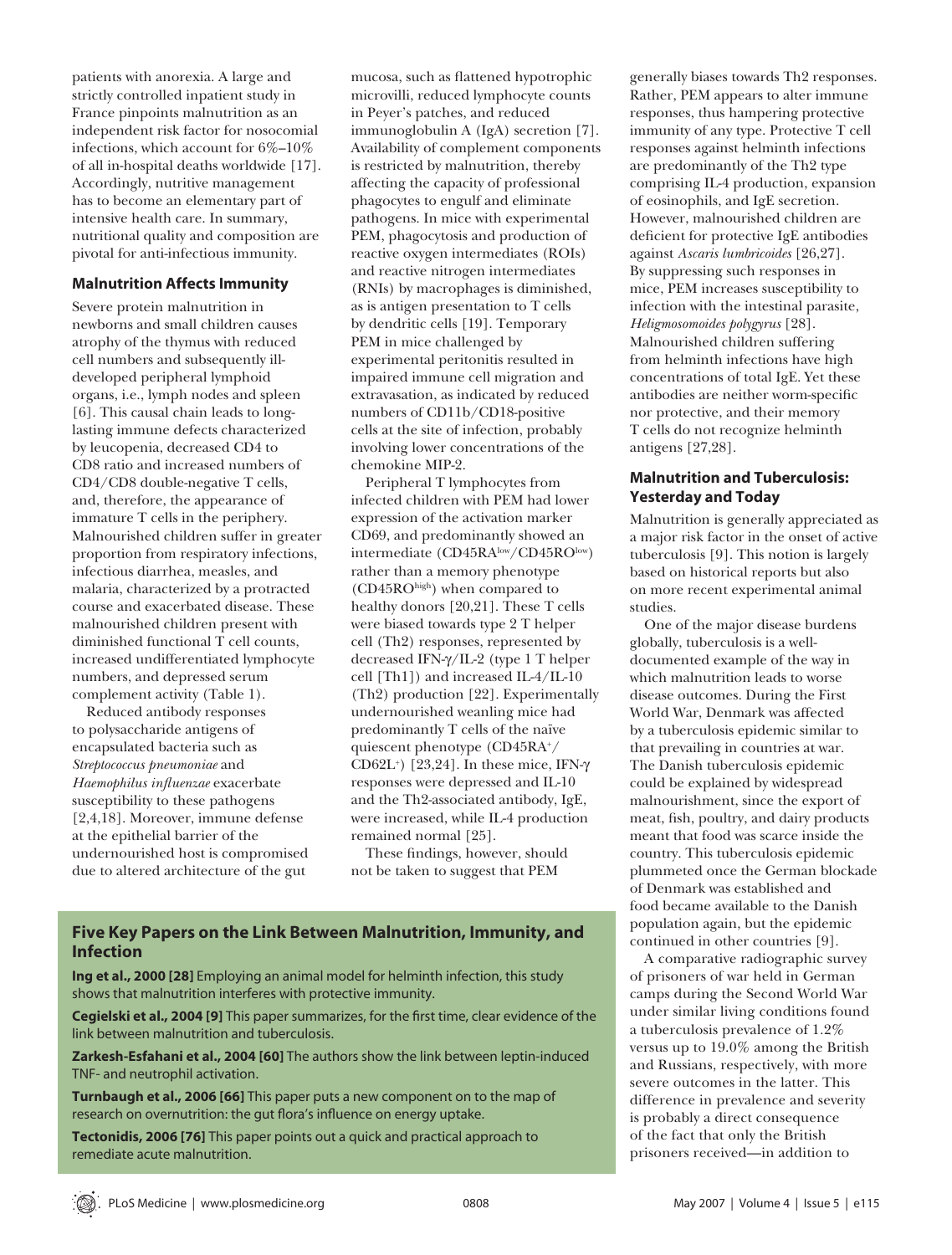### **Unexplored Research Topics on the Link Between Malnutrition and Infection**

- 1. Control of energy uptake by the host through microbial communities in the gut.
- 2. Changes of gut flora in malnutrition and influence of probiotics.
- 3. Regulation of energy requirement and food uptake during immune responses.
- 4. Role of cytokines in regulating nutrient uptake.
- 5. Crosstalk between immune (cytokines) and nutrition-related "hormones" (e.g., leptin).
- 6. Tissue-specific loss of nutrients during infection, inflammation, and immunity.
- 7. Efficacy of vaccines and drugs given under acute and chronic PEM conditions.
- 8. Identification of essential immunonutrients and development of food supplements easily accessible for societies with chronic PEM.
- 9. Schedules for sustainable local food production and safe water supplies by societies suffering from PEM.
- 10. Efficacy of additives to drinking water and food to prevent infection.
- 11. Engineering nutritionally enhanced food to prevent infections (e.g., rice, sorghum)
- 12. Bringing it to the people: Improved infrastructures for food distribution in developing countries.

the regular prison diet—a Red Cross supplement of 30 grams of protein and 1,000 kilocalories per day. This causal relationship is in line with the positive correlation of below average BMI with increased risk of pulmonary tuberculosis [9].

More contemporary reports provide further support that malnutrition has an impact on the clinical outcome of tuberculosis [29]. A statistically significant number of patients with tuberculosis were malnourished in a recent study in Sri Lanka and skin test reactions for tuberculosis were negatively affected by malnutrition [30,31]. Hence, in poor settings, nutritional measures should be considered as an adjunct to antituberculosis drug treatment.

Animal experiments, mainly in the guinea pig tuberculosis model, document detrimental consequences of chronic PEM on immunity to *Mycobacterium tuberculosis*. In these experiments, lymphocyte stimulation as well as secretion of the Th1 cytokines IL-2, IFN-γ, and TNF-α, involved in control of *M. tuberculosis*, were significantly reduced in animals with PEM [9]. Moreover, macrophages from such animals produced more transforming growth factor β (TGFβ), which further suppresses T cells and inflammation [32,33]. A study in murine tuberculosis reached similar conclusions and additionally found that malnourished mice showed

hampered production of RNIs, which act as critical effectors against tuberculosis in mice. Consequently, malnourished mice suffered from higher bacterial burdens and died earlier of infection [34]. Finally, efficacy of BCG vaccination against tuberculosis was profoundly reduced in malnourished guinea pigs as compared to normally fed animals, due to impaired T cell priming and function [9,35].

### **Malnutrition, Leptin, and Immunity**

Leptin is a central mediator connecting nutrition and immunity. Levels of the pleiotropic hormone leptin, which regulates satiety, are reduced in patients with PEM. Leptin concentrations correlate with body fat mass and are quickly reduced by fasting [36]. Leptin is a 16 kDa α-helix type protein similar to the cytokines IL-6 and IL-12, and is mainly secreted by adipose tissue. At least six receptors representing different splice forms encoded by one gene are broadly distributed on different cell types. The full-length  $\mathrm{ObR}_{\mathrm{b}}$  isoform is not only expressed in the hypothalamus, but is also prevalent on lymphocytes and macrophages [36,37]. Leptin binding to Ob $R_{\rm b}$  activates immune cells via the JAK-2/STAT-3 and the MAPK pathway and induces TNF-α, IL-6, and IL-12 secretion in macrophages. Leptin stimulates naïve T cells (CD45RA<sup>+</sup>) but blocks proliferation of memory T cells (CD45RO+ ). Concomitantly, leptin promotes IFN-γ secretion by memory T cells, inhibits Th2 responses [38,39], and induces activation markers (CD69, CD25, and CD71) [40]. Apart from inducing lymphopoiesis, leptin seems to deliver survival signals to T cells by upregulating anti-apoptotic proteins Tbet and Bcl- $x_{i}$  [36].

Active tuberculosis is associated with cachexia, weight loss, and low serum concentrations of leptin [41–44]. Moreover, leptin-deficient mice are more susceptible to *M. tuberculosis* than wild-type mice, and T cell numbers, including those producing IFN-γ, are reduced in infected lungs, suggesting that leptin contributes to protection against tuberculosis [45]. However, a causative correlation between severity of tuberculosis and leptin is not fully established, and leptin concentrations do not predict wasting in human tuberculosis [44].

Malnutrition causes immunosuppression through a variety of mechanisms, including the involvement of leptin and the hypothalamic-pituitary-adrenal axis. PEM reduces leptin concentrations and increases serum levels of stress hormones, i.e., glucocorticoids  $[2,4,46-48]$ . Thus, it is likely that the hypothalamic-pituitary-adrenal axis plays a critical role in malnutritionassociated immune deficiency.

In well-nourished people, infection and inflammation increase leptin levels in an IL-1-dependent manner and increase glucocorticoid concentrations, which subsequently can control inflammation  $[40, 49, 50]$ . Under conditions of PEM and low leptin concentrations, glucocorticoids impair macrophage functions by decreasing NF-kB translocation into the nucleus [49]. Macrophages from mice with experimental PEM are less sensitive to activation with lipopolysaccharides, partly due to decreased NF-kB translocation. Their ability to engulf pathogens and to produce cytokines and ROIs is impaired [51–54]. However, the suggestion that malnutrition suppresses macrophage functions due to elevated glucocorticoid levels was not supported by a recent study [55]. Further experiments are required to identify the mechanisms connecting PEM and immunosuppression.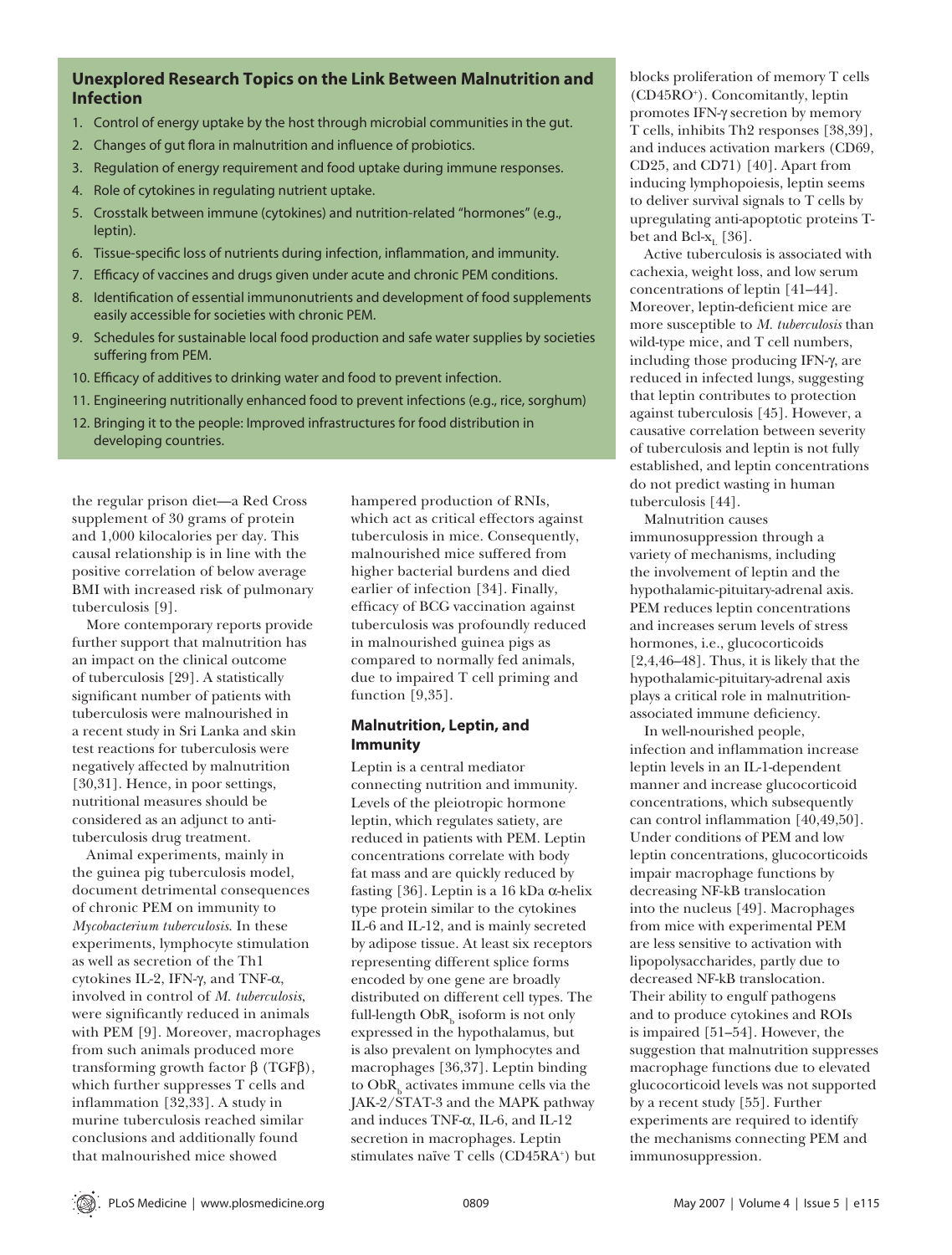#### **Overnutrition and Immunity**

The hormonal connection between immunity and nutrition becomes equally evident in nutritional dysregulatory eating disorders such as obesity, which is becoming alarmingly common in highincome countries, notably in the United States and United Kingdom, and is also spreading to transitional societies at an unexpectedly high speed.

Obesity in humans is correlated with high concentrations of leptin, often associated with leptin resistance [36]. Patients with obesity present with increased TNF-α production, altered T cell subset ratios, repressed T cell responses, and higher incidence of infectious diseases, all of which can be reversed by weight loss (Table 1) [56–58]. Diet-induced or inherited obesity in rodents causes NK and T cell suppression and increased TNF-α secretion [56,57,59]. Leptin-induced production of proinflammatory cytokines by macrophages causes neutrophil activation and TH1-derived IFN-γ secretion [60–62]. The obese phenotype in leptin-deficient  $ob/ob$ mice is also associated with diminished circulating T cells, reduced T cell responses, and lymphoid atrophy [40]. Although seemingly in a committed stage, macrophages from *ob/ob* mice have reduced phagocytic activity [40]. Furthermore, the natural ligand of the secretagogue receptor of the pituitary gland, ghrelin, which regulates fat storage and consumption, is directly linked to immune functions by its counteraction of leptin-induced activation of monocytes and T cells [63,64].

Recently, the cytokine IL-18, which usually drives TH1 responses in synergy with IL-12, has been linked to obesity. IL-18 knockout mice became obese through overeating and resistant to insulin through increased gluconeogenesis in the liver [65]. Consequently, intracerebrally administered IL-18 inhibited food intake. Another study demonstrated that a differential gut flora with distinct metabolic requirements was found in obese versus lean humans as well as mice. Even more intriguingly, when transferred to germ-free mice, the "obese" but not the "lean" gut flora caused an increase of total body fat [66]. These reports add two more components to the already complex relationship of nutrition, inflammation,

immunity, and infection: cytokine patterns and gut flora compositions.

Thus, regulation of food uptake and storage is closely intermingled with immune functions. However, a higher nutrient uptake may also be beneficial for the host response, likely due to higher energy requirements, as illustrated by a recent study showing that a cholesterol-rich diet accelerates clearance of bacilli during the treatment of tuberculosis [67,68].

Diabetes mellitus is a hormonally regulated metabolic disease which affects immunity to infection (Table 1). Neutrophils and macrophages from patients with diabetes have suppressed functions, including phagocytosis, generation of ROIs, chemotaxis, and extravasation. T cell activation is also affected, as evidenced by reduced delayed-type hypersensitivity reactions [69]. Generation of ROIs requires NADPH, which is consumed by the polyol pathway for glucose metabolism. Patients with diabetes are more prone to diseases caused by *Staphylococcus aureus* and *M. tuberculosis*, and show higher mortality and morbidity from infections with *S. pneumoniae* and influenza virus [69]. In patients with diabetes, diseases due to urogenital tract and opportunistic infections by *Enterococcus*, *Mucor mucedo,* and *Candida albicans* are common. *Pseudomonas aeruginosa* is a frequent cause of abscesses in patients with diabetes, as are polybacterial infections causing skin ulcers (diabetic foot), and severe osteomyelitis [69,70]. There is clear evidence that proper control of hyperglycemia improves immune functions and resistance to infection.

### **Outlook**

Extrapolating the studies discussed, malnutrition can be considered a major risk factor for morbidity and mortality worldwide due to infections with bacterial, viral, and protozoal agents [2,8,9]. This causal relationship was suggested in the US Surgeon General's Report in 1988 [71]. With more than 842 million chronically malnourished people worldwide [72], we agree with the notion that "…malnutrition may account for a greater populationattributable risk of tuberculosis than HIV infection, and certainly a much more correctable one" [9].

In the context of what is known as the 10/90 gap (10% of global health research funding is being targeted to health problems that account for 90% of the global disease burden) [73,74], research on infection and malnutrition are highly warranted for scientific, economic, and ethical reasons [75].

To conquer malnutrition, costefficient and practical approaches need to be established. Measures to counteract acute malnutrition are now available and were successfully applied in 2005 when Niger was affected by a famine. The crisis did not come as a surprise to the consortium of stakeholders, i.e., the government of Niger, its international partners, and the Famine Early Warning Systems Network of the US Agency for International Development. To avoid disturbance of the market and longterm development goals, food was sold to starving people for too high a price instead of being freely distributed. The catastrophe became apparent as vast numbers of malnourished children were brought to medical stations. Ready-to-use therapeutic food was delivered by doctors from Médecins Sans Frontières as an outpatient measure (community therapeutic care) with enormous success [76].

Usually children are hospitalized under such circumstances and given milk products as therapeutic food. Outpatient treatment during emergencies, however, decreases (1) duration of maternal absence from the family, thereby limiting children's risk of malnourishment, (2) time needed to establish treatment centers, and (3) risk of spreading nosocomial infections among hospitalized children in a limited number of overcrowded places. New therapeutic food formulations with balanced contents of macro- and micronutrients, which are ready to use and do not need a clean water supply for their preparation, are important prerequisites for such rapid aid measures. In the past, life-threatening respiratory infections, diarrhea, and malaria were frequent complications requiring short-term inpatient antiinfectious treatment. Under the emergency conditions of the Niger famine in 2005, the measures employed by Médecins Sans Frontières kept child mortality at the rate of non-famine periods. Thus, there is a precedent of effective interventions for acute malnutrition in an emergency to avoid subsequent infections.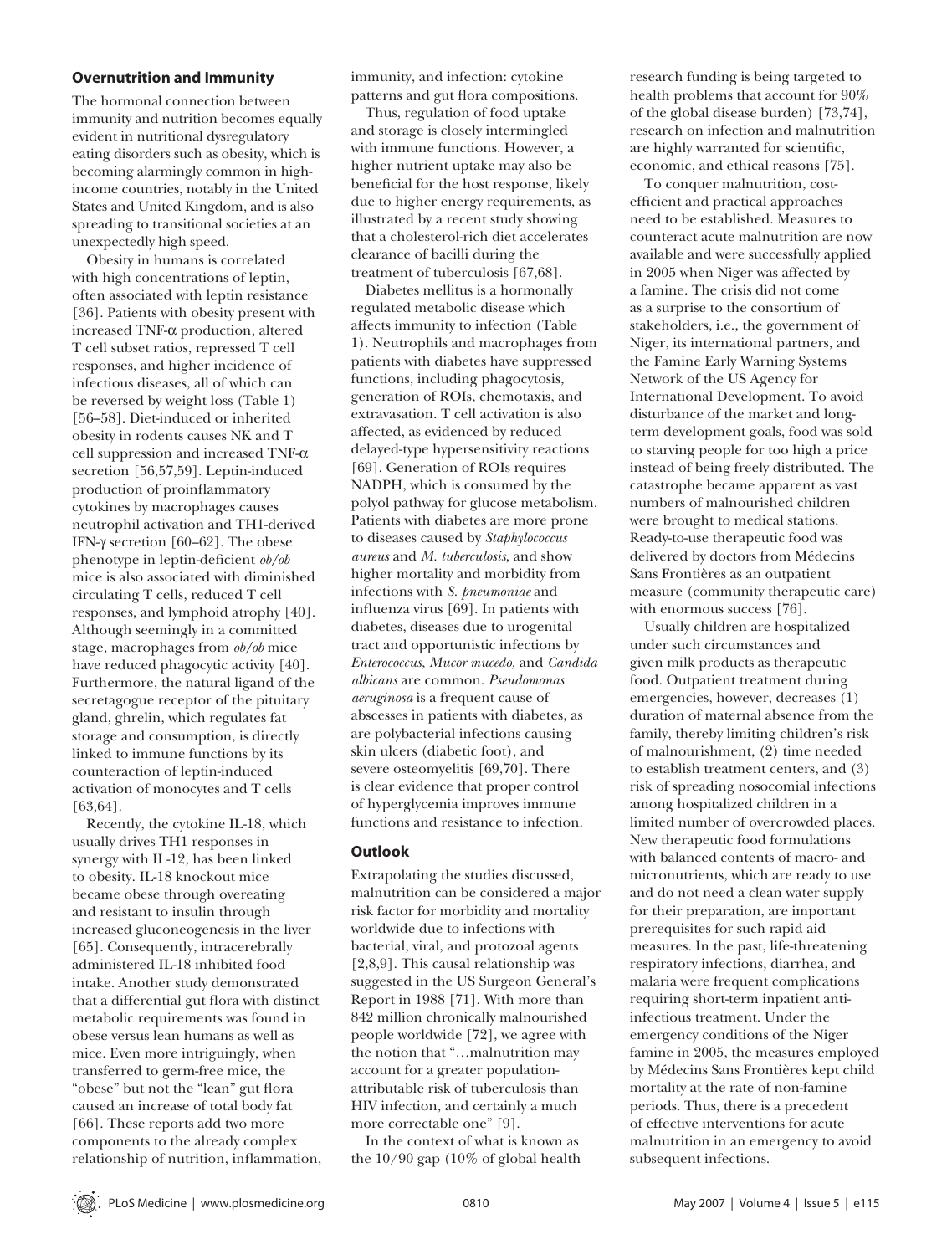This measure, however, is unlikely to minimize mortality and morbidity due to *chronic* malnutrition worldwide. Further research and development in diverse areas ranging from biomedicine to public health are required to stop the downward spiral of chronic malnutrition, infection, disease, and reduced economic productivity in impoverished societies with the consequences of migration and economical and political instability or war (Figure 1). Diseases resulting from overnutrition in industrial societies are of equal concern and similar conditions are already spreading to developing countries. Under- and overnutrition and diet-related chronic diseases represent a critical risk factor for more than half of the world's diseases and incur hundreds of millions of dollars in public expenditure [5], requiring the immediate attention of biomedical science and public health agencies alike.

#### **Supporting Information**

Translation of article summary into Russian

Found at doi:10.1371/journal. pmed.0040115.sd001 (21 KB DOC).

**Alternative Language Abstract S2.**  Translation of article summary into Spanish

Found at doi:10.1371/journal. pmed.0040115.sd002 (20 KB DOC).

**Alternative Language Abstract S3.**  Translation of article summary into French

Found at doi:10.1371/journal. pmed.0040115.sd003 (20 KB DOC).

#### **Acknowledgments**

The authors would like to thank Jana Koth and Mary Louise Grossman for expert secretarial assistance, and Maria Podinovskaia, Melanie DeReynal, and Roberto Garcia for the Russian, French, and Spanish translations, respectively, of the abstract.

- 1. Moret Y, Schmid-Hempel P (2000) Survival for immunity: The price of immune system activation for bumblebee workers. Science 290: 1166–1168.
- 2. Scrimshaw NS, SanGiovanni JP (1997) Synergism of nutrition, infection, and immunity: An overview. Am J Clin Nutr 66: 464S–477S.
- 3. Ambrus JL Sr, Ambrus JL Jr (2004) Nutrition and infectious diseases in developing countries and problems of acquired immunodeficiency syndrome. Exp Biol Med (Maywood) 229: 464–472.
- 4. Woodward B (1998) Protein, calories, and immune defenses. Nutr Rev 56: S84–S92.
- 5. World Health Organization (2005) Nutrition: Challenges. Available: http://www.who.int/ nutrition/challenges. Accessed 29 March 2007.
- 6. Savino W (2002) The thymus gland is a target in malnutrition. Eur J Clin Nutr 56 (Suppl 3): S46–S49.
- 7. Beisel WR (1996) Nutrition in pediatric HIV infection: Setting the research agenda. Nutrition and immune function: Overview. J Nutr 126: 2611S–2615S.
- 8. Field CJ, Johnson IR, Schley PD (2002) Nutrients and their role in host resistance to infection. J Leukoc Biol 71: 16–32.
- 9. Cegielski JP, McMurray DN (2004) The relationship between malnutrition and tuberculosis: Evidence from studies in humans and experimental animals. Int J Tuberc Lung Dis 8: 286–298.
- 10. Enwonwu CO, Falkler WA Jr, Phillips RS (2006) Noma (cancrum oris). Lancet 368: 147–156.
- 11. Stephensen CB (1999) Burden of infection on growth failure. J Nutr 129: 534S–538S.
- 12. Villamor E, Saathoff E, Mugusi F, Bosch RJ, Urassa W, et al. (2006) Wasting and body composition of adults with pulmonary tuberculosis in relation to HIV-1 coinfection, socioeconomic status, and severity of tuberculosis. Eur J Clin Nutr 60: 163–171.
- 13. Scrimshaw NS, Taylor CE, Gordon JE (1968) Interactions of nutrition and infection. Monogr Ser World Health Organ 57: 3–329.
- 14. Bronte V, Zanovello P (2005) Regulation of immune responses by L-arginine metabolism. Nat Rev Immunol 5: 641–654.
- 15. Kurpad AV (2006) The requirements of protein & amino acid during acute & chronic infections. Indian J Med Res 124: 129–148.
- 16. Phillips RS, Enwonwu CO, Okolo S, Hassan A (2004) Metabolic effects of acute measles in chronically malnourished Nigerian children. J Nutr Biochem 15: 281–288.
- 17. Schneider SM, Veyres P, Pivot X, Soummer AM, Jambou P, et al. (2004) Malnutrition is an independent factor associated with nosocomial infections. Br J Nutr 92: 105–111.
- 18. Caulfield LE, de Onis M, Blossner M, Black RE (2004) Undernutrition as an underlying cause of child deaths associated with diarrhea, pneumonia, malaria, and measles. Am J Clin Nutr 80: 193–198.
- 19. Abe M, Akbar F, Matsuura B, Horiike N, Onji M (2003) Defective antigen-presenting capacity of murine dendritic cells during starvation. Nutrition 19: 265–269.
- 20. Najera O, Gonzalez C, Toledo G, Lopez L, Cortes E, et al. (2001) CD45RA and CD45RO isoforms in infected malnourished and infected well-nourished children. Clin Exp Immunol 126: 461–465.
- 21. Najera O, Gonzalez C, Toledo G, Lopez L, Ortiz R (2004) Flow cytometry study of lymphocyte subsets in malnourished and wellnourished children with bacterial infections. Clin Diagn Lab Immunol 11: 577–580.
- 22. Rodriguez L, Gonzalez C, Flores L, Jimenez-Zamudio L, Graniel J, et al. (2005) Assessment by flow cytometry of cytokine production in malnourished children. Clin Diagn Lab Immunol 12: 502–507.
- 23. Woodward B, Hillyer L, Hunt K (1999) T cells with a quiescent phenotype (CD45RA+) are overabundant in the blood and involuted lymphoid tissues in wasting protein and energy deficiencies. Immunology 96: 246-253.
- 24. ten Bruggencate SJ, Hillyer LM, Woodward BD (2001) The proportion of  $CD45RA(+)CD62L(+)$  (quiescent-phenotype) T cells within the CD8(+) subset increases in advanced weight loss in the protein- or energy-deficient weanling mouse. J Nutr 131: 3266–3269.
- 25. Neyestani TR, Woodward B (2005) Blood concentrations of Th2-type immunoglobulins are selectively increased in weanling mice subjected to acute malnutrition. Exp Biol Med (Maywood) 230: 128–134.
- 26. Hagel I, Lynch NR, Di Prisco MC, Sanchez

J, Perez M (1995) Nutritional status and the IgE response against Ascaris lumbricoides in children from a tropical slum. Trans R Soc Trop Med Hyg 89: 562–565.

- 27. Hagel I, Lynch NR, Puccio F, Rodriguez O, Luzondo R, et al. (2003) Defective regulation of the protective IgE response against intestinal helminth Ascaris lumbricoides in malnourished children. J Trop Pediatr 49: 136–142.
- 28. Ing R, Su Z, Scott ME, Koski KG (2000) Suppressed T helper 2 immunity and prolonged survival of a nematode parasite in protein-malnourished mice. Proc Natl Acad Sci U S A 97: 7078–7083.
- 29. Singal A, Pandhi D, Agrawal SK (2005) Multifocal scrofuloderma with disseminated tuberculosis in a severely malnourished child. Pediatr Dermatol 99: 440-443.
- 30. Liebeschuetz S, Bamber S, Ewer K, Deeks J, Pathan AA, et al. (2004) Diagnosis of tuberculosis in South African children with a T-cell-based assay: a prospective cohort study. Lancet 364: 2196–2203.
- 31. Metcalfe N (2005) A study of tuberculosis, malnutrition and gender in Sri Lanka. Trans R Soc Trop Med Hyg 99: 115–119.
- 32. Dai G, McMurray DN (1999) Effects of modulating TGF-beta 1 on immune responses to mycobacterial infection in guinea pigs. Tuber Lung Dis 79: 207–214.
- 33. Dai G, McMurray DN (1998) Altered cytokine production and impaired antimycobacterial immunity in protein-malnourished guinea pigs. Infect Immun 66: 3562–3568.
- 34. Chan J, Tian Y, Tanaka KE, Tsang MS, Yu K, et al. (1996) Effects of protein calorie malnutrition on tuberculosis in mice. Proc Natl Acad Sci U S A 93: 14857–14861.
- 35. McMurray DN, Dai G, Phalen S (1999) Mechanisms of vaccine-induced resistance in a guinea pig model of pulmonary tuberculosis. Tuber Lung Dis 79: 261–266.
- 36. Matarese G, Moschos S, Mantzoros CS (2005) Leptin in immunology. J Immunol 174: 3137–3142.
- 37. Matarese G, La Cava A, Sanna V, Lord GM, Lechler RI, et al. (2002) Balancing susceptibility to infection and autoimmunity: A role for leptin? Trends Immunol 23: 182–187.
- 38. Lord GM, Matarese G, Howard JK, Baker RJ, Bloom SR, et al. (1998) Leptin modulates the T-cell immune response and reverses starvation-induced immunosuppression. Nature 394: 897–901.
- 39. Lord GM, Matarese G, Howard JK, Bloom SR, Lechler RI (2002) Leptin inhibits the anti-CD3-driven proliferation of peripheral blood T cells but enhances the production of proinflammatory cytokines. J Leukoc Biol 72: 330–338.
- 40. Faggioni R, Feingold KR, Grunfeld C (2001) Leptin regulation of the immune response and the immunodeficiency of malnutrition. Faseb J 15: 2565–2571.
- 41. Cakir B, Yonem A, Guler S, Odabasi E, Demirbas B, et al. (1999) Relation of leptin and tumor necrosis factor alpha to body weight changes in patients with pulmonary tuberculosis. Horm Res 52: 279–283.
- 42. Schwenk A, Hodgson L, Rayner CF, Griffin GE, Macallan DC (2003) Leptin and energy metabolism in pulmonary tuberculosis. Am J Clin Nutr 77: 392–398.
- 43. van Crevel R, Karyadi E, Netea MG, Verhoef H, Nelwan RH, et al. (2002) Decreased plasma leptin concentrations in tuberculosis patients are associated with wasting and inflammation. J Clin Endocrinol Metab 87: 758–763.
- 44. van Lettow M, van der Meer JW, West CE, van Crevel R, Semba RD (2005) Interleukin-6 and human immunodeficiency virus load, but not plasma leptin concentration, predict anorexia and wasting in adults with pulmonary tuberculosis in Malawi. J Clin Endocrinol Metab 90: 4771–4776.